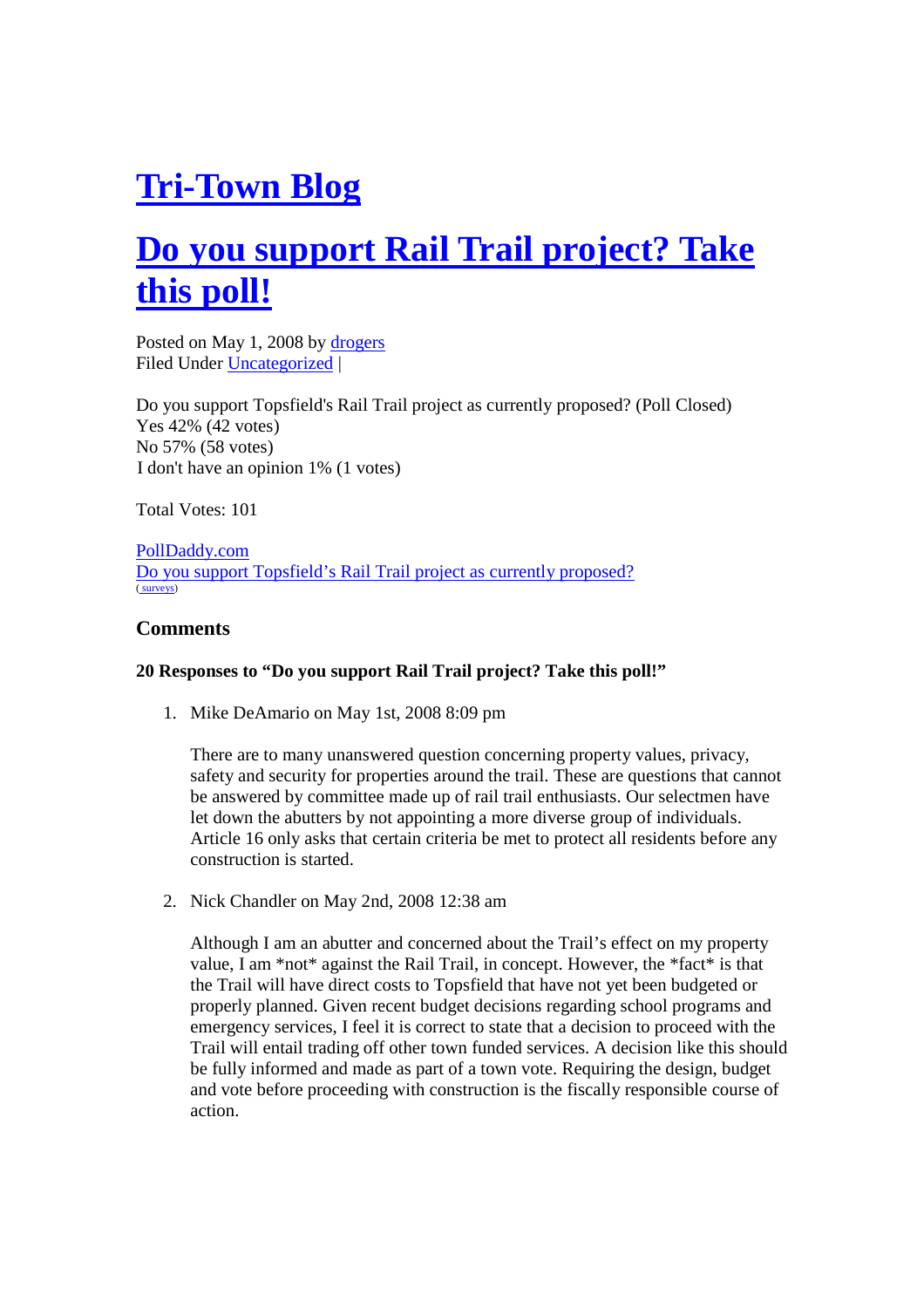3. Eric Gutowski on May 3rd, 2008 9:26 am

While researching other rail trail initiatives in Massachusetts, the Topsfield Rail Trail Committee has not done what many other cities and towns have done. These include addressing issues such as abutters' concerns, congestion with horses and bikes in a toddler playground, road crossings and total funding needed to complete and maintain. These actions are also recommended by national rail trail advocates. Until more details are available, residents should refuse to allow construction to begin.

4. guggipatricus on May 3rd, 2008 3:09 pm

I love the idea of a rail trail in Topsfield. What I don't like is the plan or lack thereof that has been put forth. Too much secrecy and the perception of it getting a wink and a nod from the powers that be.

5. sickofnimbys on May 4th, 2008 1:28 pm

Secrecy? The meetings have been posted in Town Hall for several years, as appropriate, and they are open to the public. The minutes are online, and the website is well done. About as secret as any other town committee, and perhaps even more open than some.

6. Mike DeAmario on May 4th, 2008 3:50 pm

Hey sickofinimbys you want to see some real good informative web sites check out the following Squannacook River Rail Trail and Sudbury Mass they actually have the Police and fire chiefs on record instead if senseless articles such "Rail wail" "Rail trail foes recruiting sixth-graders". But they fail to post letter from the teacher who's class wrote the letters and why they where written. No other rail trail web site has this type of garbage posted on them. I Find it quite disturbing that a potential Selectwoman Nancy Luther would have on her resume that she is a member on a committee that will not treat their residents with dignity and respect. By the way sickofinimbys why don't you have the courage to use your real name!!

7. sickofnimbys on May 4th, 2008 6:53 pm

Well gosh, Mike, I did just that. Here's the link for anyone who is interested. http://www.squannacookriverrailtrail.org/ Look for the faq list.

Many of the concerns are the same. Privacy, watershed, road crossings, finance. And most of their answers are the same as those put out by Topsfield's Rail Trail Committee.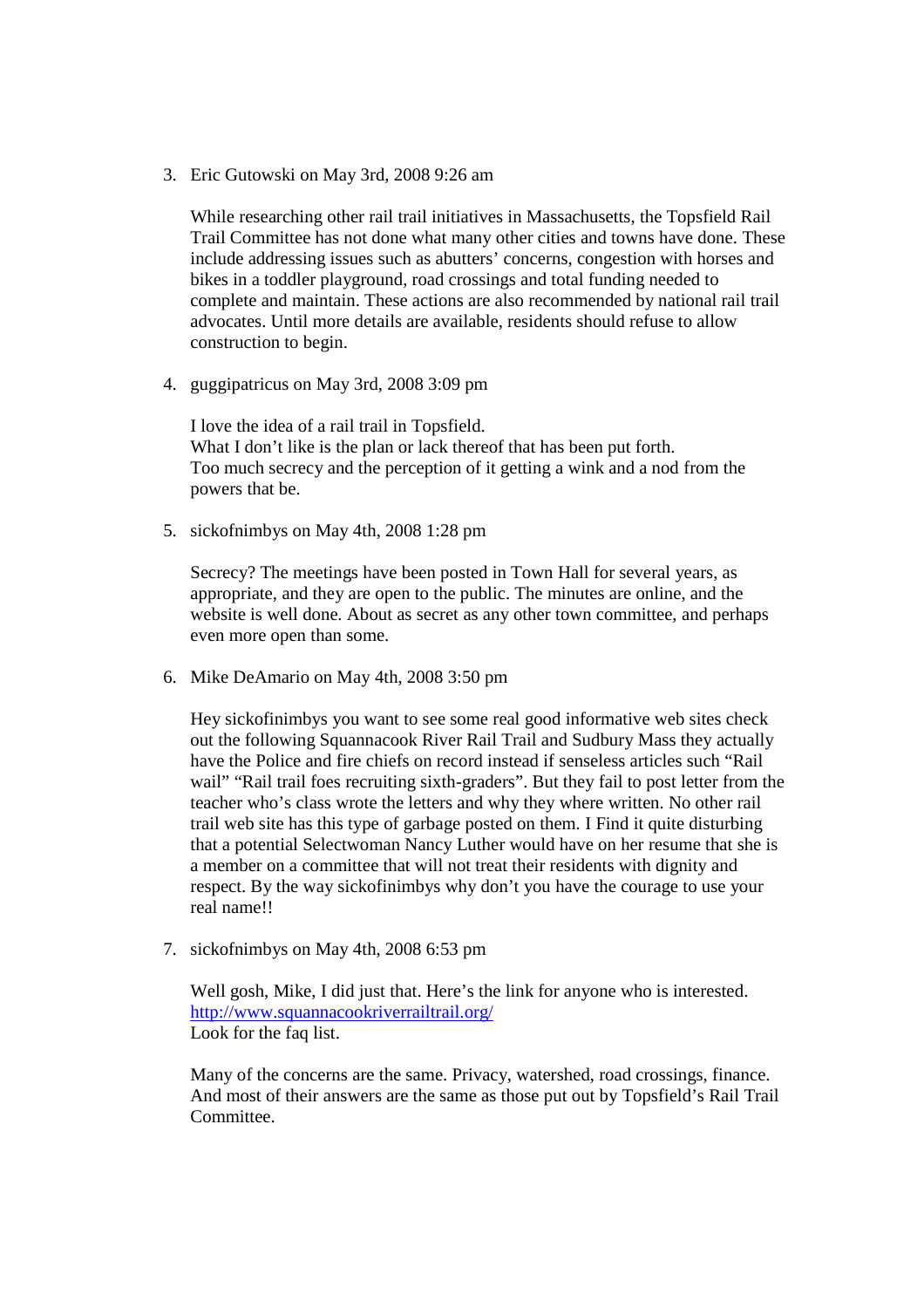Of which I am not a member, btw.

And the reason that I don't put my name? Well, the venom in your response might give you a hint. Almost everyone who works on any committee in this town is volunteering his or her time, and this kind of nastiness is pretty hard, esp. on the weekend. People do disagree, but there is no need to be mean about the disagreement. That way, there is room to find mutual ground.

I hear that there is an opening on the Planning Board. Maybe you might want to run a sticker campaign and get elected and plan for some of the things that you claim that other volunteers have overlooked instead of whining about letters from 6th graders not getting published. I did notice that there was a 10 year old whose letter was published recently. He used his name. Maybe he's braver than I am.

#### 8. sickofnimbys on May 4th, 2008 7:07 pm

Furthermore, the site references a site that has studied property values and crime rates along bike rails. Here's the quote about property values: Home Sales Near Two Massachusetts Trails, Jan. 25, 2006.iv Craig Della Penna.

- "Municipalities through out the United States have found economic benefits in Bike Trails within close proximity to residential areas." -"Homes sales were examined in the seven Massachusetts towns through which the Minuteman Bikeway and Nashua River Rail Trail run. Statistics on list and selling prices and on days on the market were analyzed. The analysis shows that homes near these rail trails sold at 99.3% of the list price as compared to 98.1% of the list price for other homes sold in these towns. The most significant feature of home sales near rail trails is that these homes sold in an average of 29.3 days as compared to 50.4 days for other homes."

as far as crime goes:

here's the quote:

Rail-Trails and Safe Communities: The Experience on 372 Trails. National Park Service Rivers, Trails, and Conservation Assistance Program, January 1998.iii Tammy Tracy & Hugh Morris.

 $\Box$  "Stories of trails attracting drug dealers, murderers and rapists are perpetuated by trail opponents with only a handful of newspaper headlines to back up their assertions rather than empirical research."

 $\Box$  "The research that has been conducted, along with anecdotal evidence, suggests that converting an abandoned rail corridor to a trail actually tends to reduce crime by cleaning up the landscape and attracting people who use the trail for recreation and transportation."

 $\Box$  "The study found that incidents of vandalism and burglary did not increase as a result of the trail.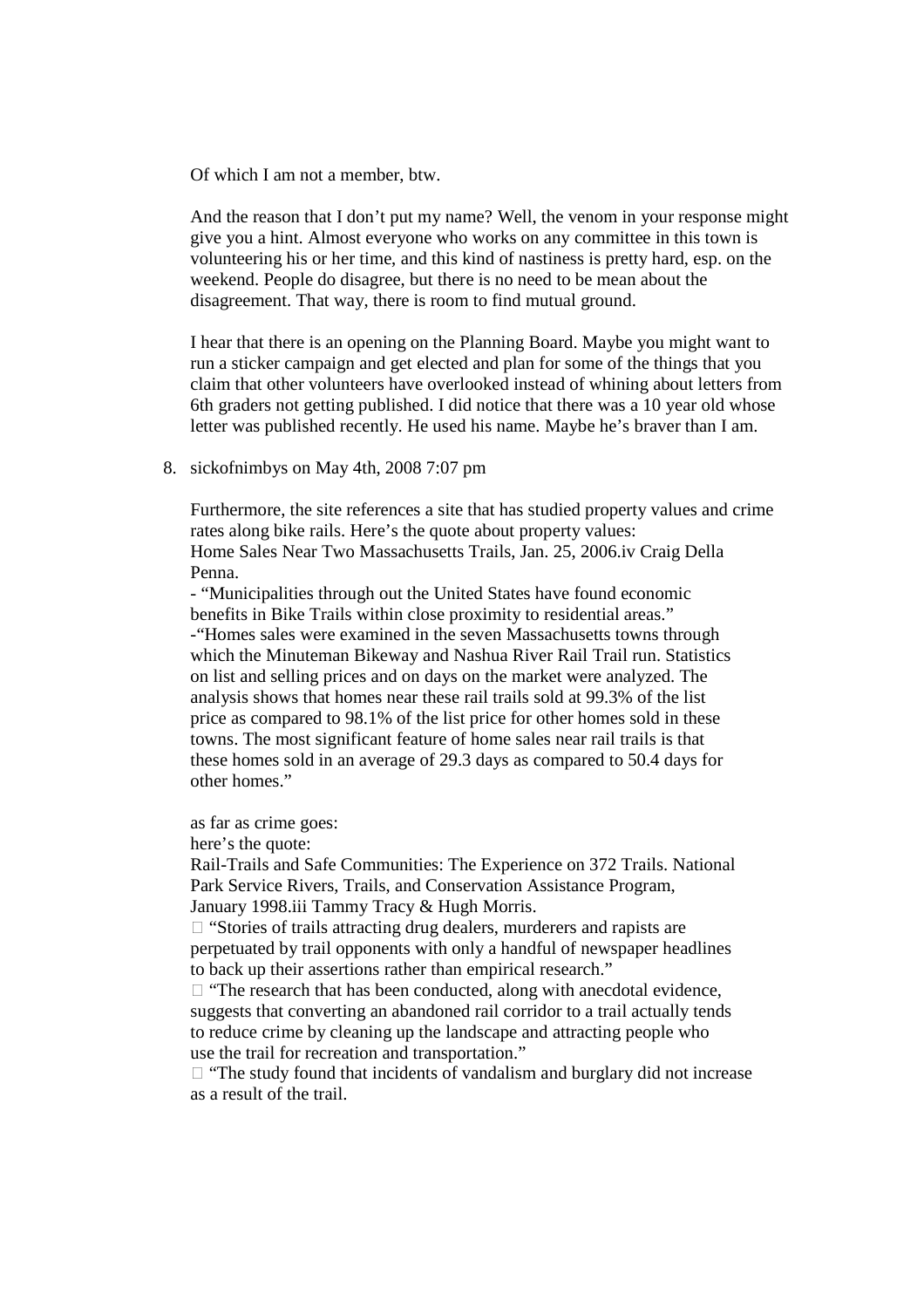The link is here:

http://www.squannacookriverrailtrail.org/documents/pdf/LA-Metro-Bike-pathssafety-property-values.pdf

It makes me wonder what your committee is eating when you draft your talking points. And, btw, for Mrs. Baker - the park is Willowdale, not Wellington, which is in NH.

9. guggipatricus on May 4th, 2008 7:13 pm

There is secrecy. Meetings are posted but you cannot tell me that things haven't been discussed and agreed upon informally at "chance" offsite meetings. There is more to this than meets the eye and all the information isn't out there as of yet.

Maybe I am a conspiracy theorist or possibly just choose to see the seamier side of life.

10. sickofnimbys on May 4th, 2008 7:32 pm

Question for you, then. Have you been to a meeting? If not, maybe you are a conspiracy nut. If so,

Have you felt that questions have been avoided/railroaded? Or has the discussion been open?

I maintain that the people who are working on this question are some of the straightest arrows in town, and we - as taxpaying residents- would not risk paying off a couple of 5digits to some administrator like happened a couple of years ago in this very town.

11. guggipatricus on May 5th, 2008 7:28 am

Yes I have been to the meetings. Also while "some" of the people working on this project are straight arrows "some " are not.The discussion has been open to a point but there are still many unanswered questions. This little town cannot afford to be blindsided in a few years with a huge expense that no one "saw" coming.

12. Mike DeAmario on May 5th, 2008 8:03 am

sickofnimbys: I am so sorry that you feel I am a venomous person. After being called a NIMBY by so many rail trail enthusiasts I am the one that should be afraid to post my name. I Stand by the facts that where written in this weeks Letter to the editor.

13. sickofnimbys on May 5th, 2008 8:16 am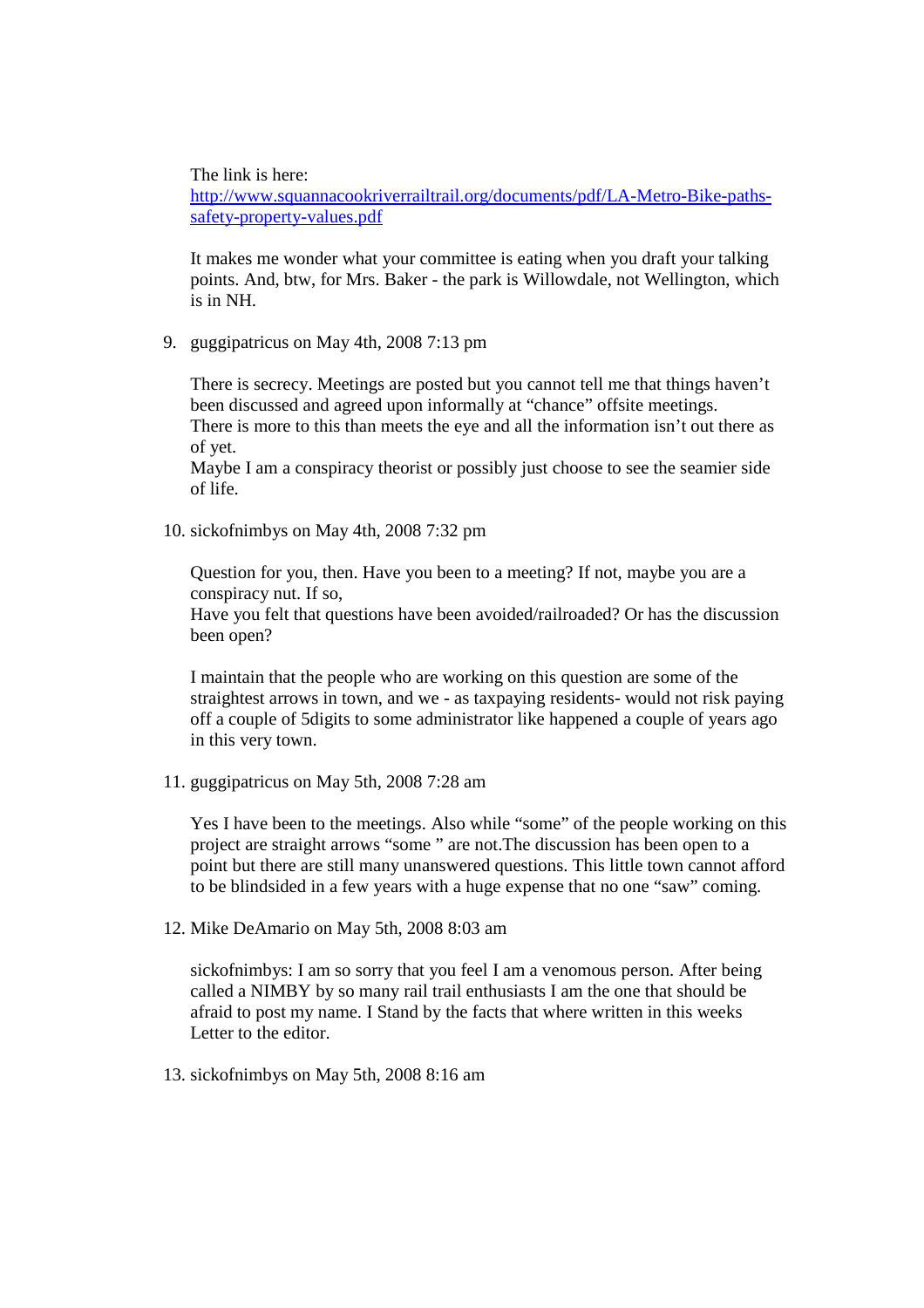Mike:

I did not address you personally. I do not know you, or your family: how can I judge you personally? Your words in the letter, however, come across as mean.

The name comes from a variety of reasons - the rail trail being but the proverbial straw on the camel's back. I understand the privacy concerns, but the piece of land that we are talking about is not owned by the abutters.

Guggipatricus. Nice slam. Is it possible for you to give details since your comment is full of innuendo?

14. Nick Chandler on May 5th, 2008 9:08 am

Hi SickofNIMBYs,

Can you explain why the B. to B. Implementation Plan which we are signatory to is lacking an abutters assessment \*only\* for the Town of Topsfield? Do we have one? Has it been presented publicly in any fashion? Are you saying that the RTC is \*not\* responsible to address the issues of abutters? To be clear I don't think there is any question: the town officers and the RTC are \*accountable\* to all townspeople, including abutters.

Or how about the issue of the Proctor School Playground. Topsfield is the \*only\* town in the B. to B. Plan where the Trail goes directly \*through\* a school yard and children's playground, yet the B. to B. Plan does not address it.

By the way, it would be helpful if your dialogue on this matter did not start with a poke-in-the-eye name like SickofNIMBY's.

15. sickofnimbys on May 5th, 2008 11:28 am

Nick,

I'm sorry you felt like it was a poke in the eye. Perhaps the feeling goes both ways. (Remember Oz?) Your questions to me are a bit over the top, here. I did not say that the RTC is not responsible for addressing abutters' concerns. I did say that I think that privacy is a legitimate issue.

Moving on: The B2B document that I found is at: http://www.bordertoboston.org/wordpress/wpcontent/uploads/2007/05/B2B\_Implementation\_Plan.pdf

It seems to be a generalized document. I did not find any reference to abuttor's assessments.

What I did find was a copy of the selectmen-signed agreement on page 82. The relevant quote: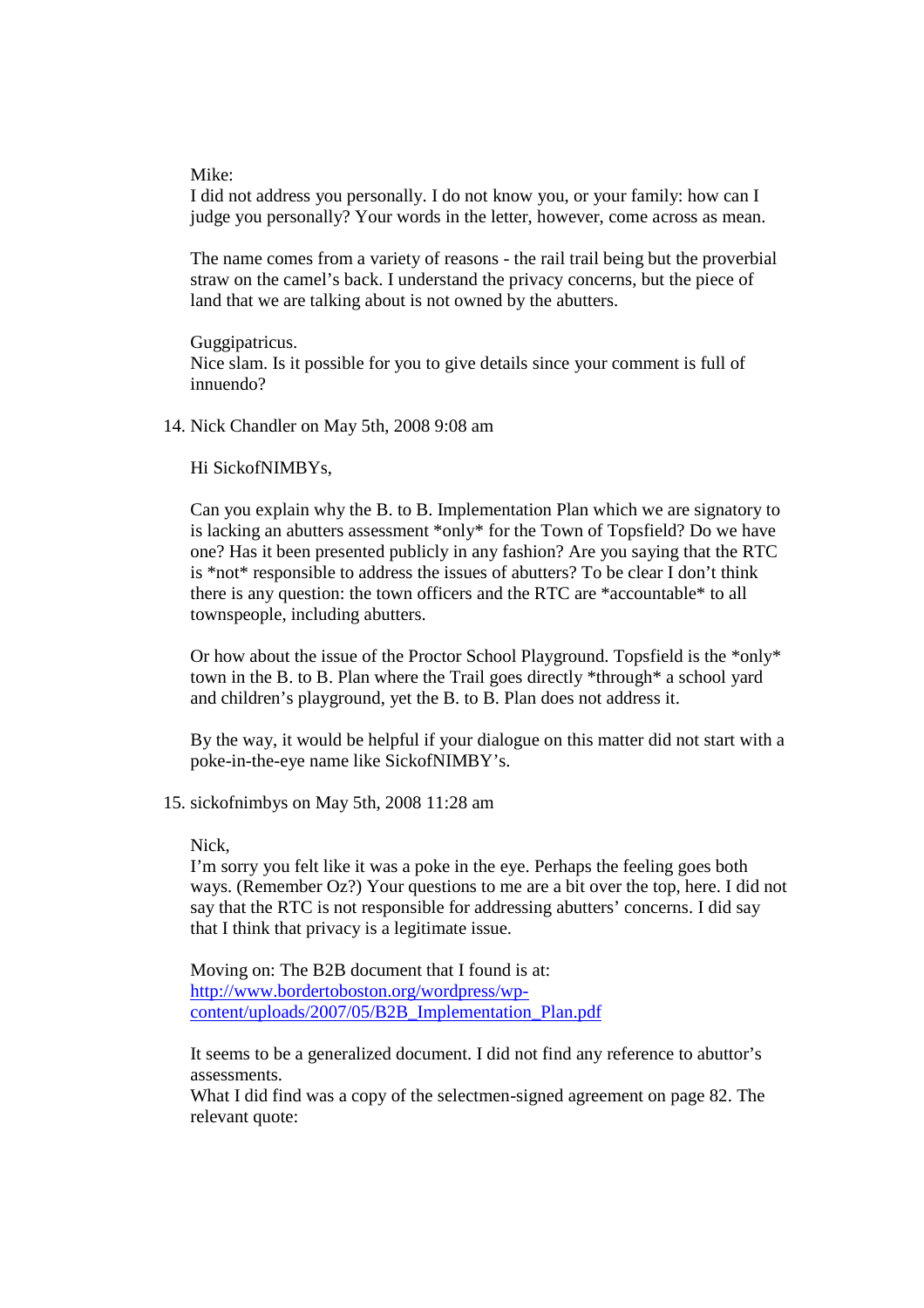" Whereas, the ability to access this (some number) funding will help and assist the 8 communities to make informed decisions about the planning, designing, engineering, and permitting of the right-of-way as a non-vehicular recreational trail."

And: if I refer to the brochure that I picked up at the library this weekend, I read:

5 Property Rights- Property ownership will be examined in the 25% design phase. For Phase IA the TLC is owned by the Town and there is an easement for the trail through the Topsfield Station" property. South of Main St. to the Wenham town line Topsfield has a 99 year lease with the MBTA.

6 Adverse abutter effects– Privacy issues will be examined during the design of each phase and discussed with abutters.

I can only wonder if the warrant article was written so that the rail trail will get built far, far into the future.

Re playground: I spent 5 years hanging out with my children at the Proctor School playground tot lot. There are (small) fences that delineate sides of the playground that help parents understand boundaries. I am, and was, more concerned about the speed of cars whipping through the parking lot, and the lack of maintenance on the pressure treated wood (having landed in the doctor's office with a huge sliver in my child's hand), than I am by the idea that playing children will collide with RT users. In fact, the advantage that I see to having this trail is that children will be able to access it without having to bike along the streets. When one is a parent biking with smaller children, it is pretty difficult to stay on the slightly safer sidewalk. Kids are pretty wobbly, and it's hard keeping them from either going on the abuttor's lawn, or over the curb. Also, did you know that bicycles are allowed to use streets, but are not encouraged to use sidewalks, particularly in business districts? see: http://www.mass.gov/legis/laws/mgl/85-11b.htm

There seems to be a huge concern about funding. At the same time, I note that Hood's Pond is privately funded through a non-profit volunteer organization. I have heard that this is roughly the same for the ball fields at Klock Park and the Emerson Center, although I don't have any more time to research this to be sure. There is a non-profit organization being set up to do the same thing for the rail trail. Why can't we believe the committee when they say that the project will be paid for, and maintained by volunteers?

Even if only 1 section is able to be constructed in the near future, that is a huge plus for the town, and most importantly, for our children. I believe, in contradiction to the words on warrant item 16, that the rail trail does not have to be examined from town border to town border in order to proceed with answering the important questions that have been raised publicly, and others that might not have even been thought of. And it does not need to have a full examination from border to border in order to begin construction on a segment of the trail.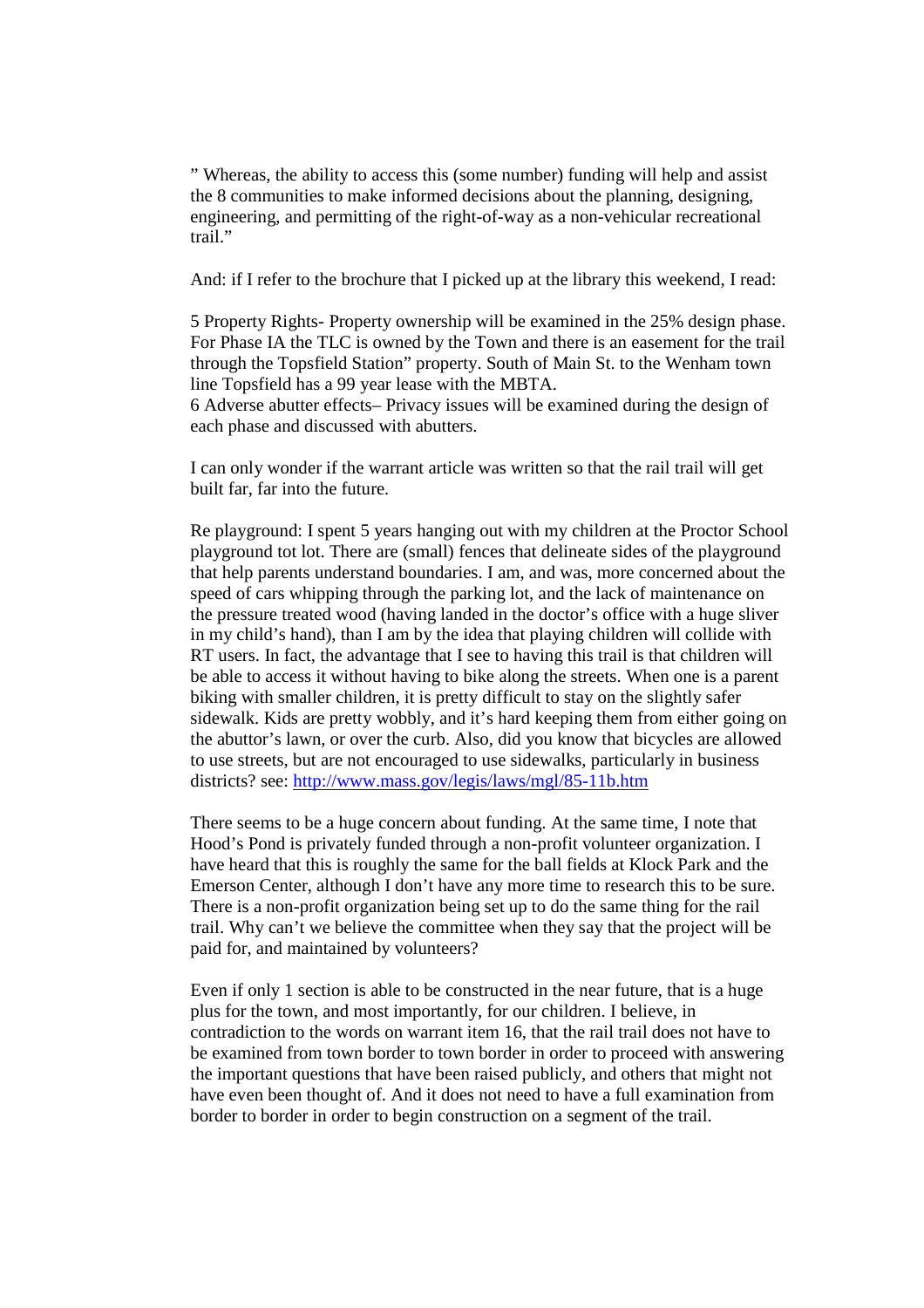16. drogers on May 5th, 2008 12:48 pm

This has been a interesting and informative discussion on the Rail Trail issue. Thanks for all who have chimed in.

Let's keep the discussion focused on issues and not dwell on "venom" or the names of posters. Thanks, DR

17. Dana Forman on May 5th, 2008 9:06 pm

The facts that concern me are safety, traffic congestion, privacy issues, horses and bikes together, horses manure and cleaniness, and the volume of users: 200 hundred people/horses will be using the trail a day which amounts to 73,000 people a year (which are not all going to be from Topsfield.) I moved to Topsfield for the rural culture the town promotes. This type of bike trail will change that culture.

My concerns that have not been answered are where are the horse trailers and the out of town bikers going to park. How is traffic going to be handled down town and on Washington Street on a busy weekend. (Will it be Topsfield Fair every day in downtown?) I can just visualize trying to get to a soccer game and having to wait 15 minutes for the bikers and horses to go by. Are the horse riders going to carry large green garbage bags to pick up when their horses excrete?

I believe the Liability Concerns have not been addressed. For instance, one accident between a biker and horse on the trail without the town having the proper coverage could be very costly to the Topsfield taxpayers.

The plan for this trail has been sketchy with not all costs and concerns being addressed. Any prudent business person would ask for a complete picture of what the town is committing to. I do not find it to be ridiculous to ask for what is the TOTAL cost and who is paying for it.

The town should hear all voices including the abutters. From my research an abutter was allowed on trail planning committees in other towns and here in Topsfield that was shot down. It has been stated that abutters can not be on the committee due to conflict of interest. Not having an abutter on the committee is a conflict of interest as who is really looking out for their concerns.

Let's not have any more tax increases. Enough is enough. Vote NO on Question One until all these questions are answered.

18. Paul Jamieson on May 6th, 2008 12:17 am